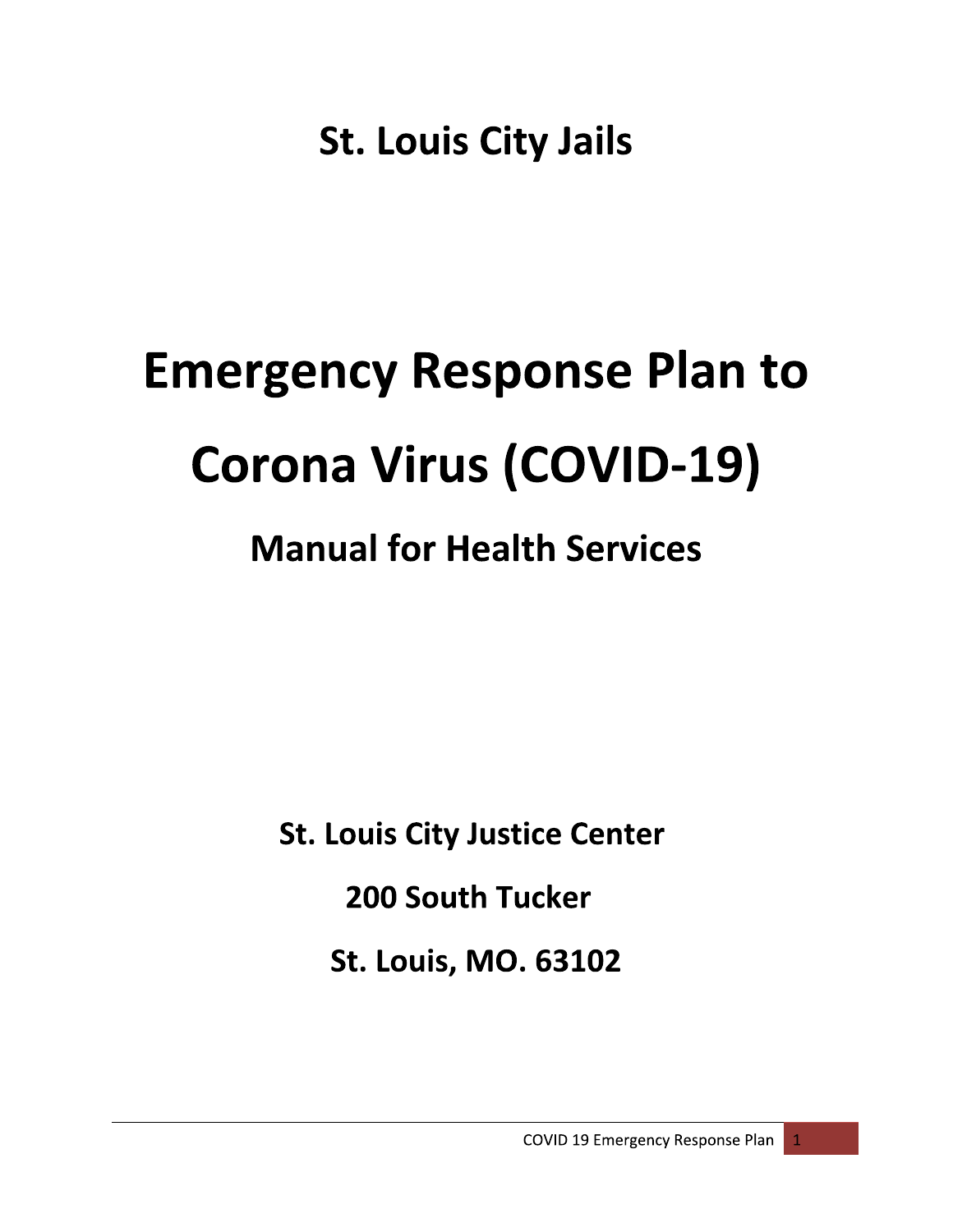**Facility Authorization 2020** 

Regional Vice President of Operations

**Health Services Administrator** 

Site Medical Director

Jail Administration Director

Date Date

Date

Date

 $\overline{2}$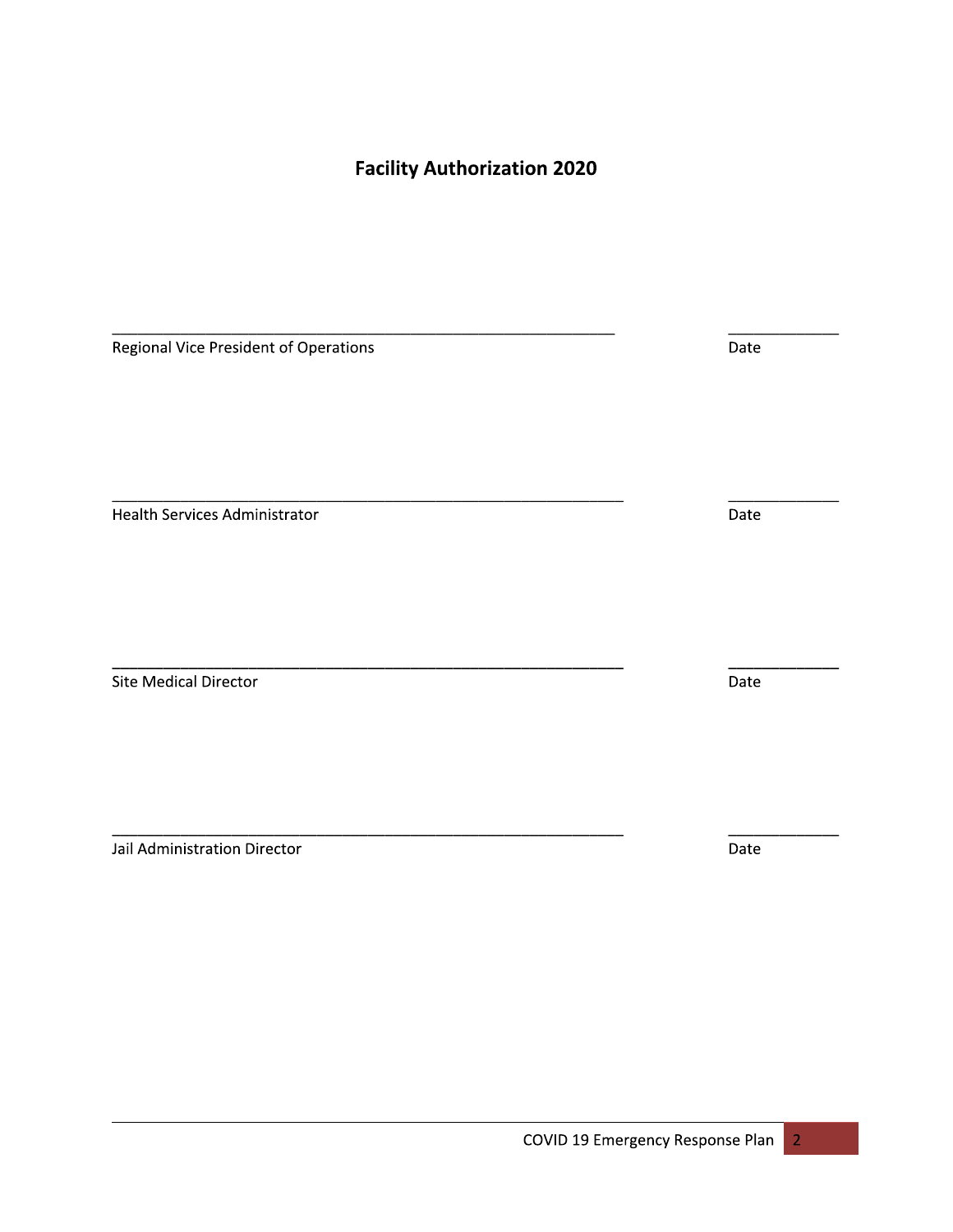### Effective March 10th, 2020

#### Ī. **Standard**

A. In order to minimize the impact of disruption to health care services in the event of a "disaster" or "emergency" as defined below due to the Corona Virus (COVID 19), Corizon Health has developed an Emergency Response Plan to ensure maximum and efficient utilization of all resources available.

#### $II.$ Communication

- A. The primary means of communication among health care staff, security staff, Jail Administration, and Corizon Health Regional Team are:
	- 1. Telephone
		- a) 2218/2212/2213 medical extensions
		- b) 1040/1041 Master Control
		- c) 1024 Captains Office
		- d) RVP-Maria O'Neal-Reported by the H.S.A and/or designee.
		- e) VPO-Karen Davies-Reported by the H.S.A and/or designee.
		- f) RMD-Dr. Glenda Newell-Reported by the H.S.A. and/or designee.

#### $III.$ **Healthcare Staff Assignments**

- A. Health Services Administrator (HSA)/Medical Director (SMD)
	- 1. During normal business hours the HSA and/or designee will act as the team leader and be responsible for notifying Command Staff, the SMD, the Psychiatrist and Regional Leadership. In addition the HSA will be responsible for communicating with the St. Louis City Public Health Department.
	- 2. After hours the HSA will be notified by the Charge RN of the emergency or disaster via phone. The caller must supply the type of event, number of estimated casualties (if indicated), location of the event, and how secured the area is. The HSA will then make the decision to call in additional staff if warranted or release non-essential staff.
	- 3. As the team lead, the HSA will designate the duties of the medical staff appropriate to the emergency. The affected area will first be evaluated and staffed by medical personnel nearest the emergency.
	- 4. Responsible for care and treatment of sick patients.
	- 5. Notification of the person legally responsible for the facility.
- B. Charge RN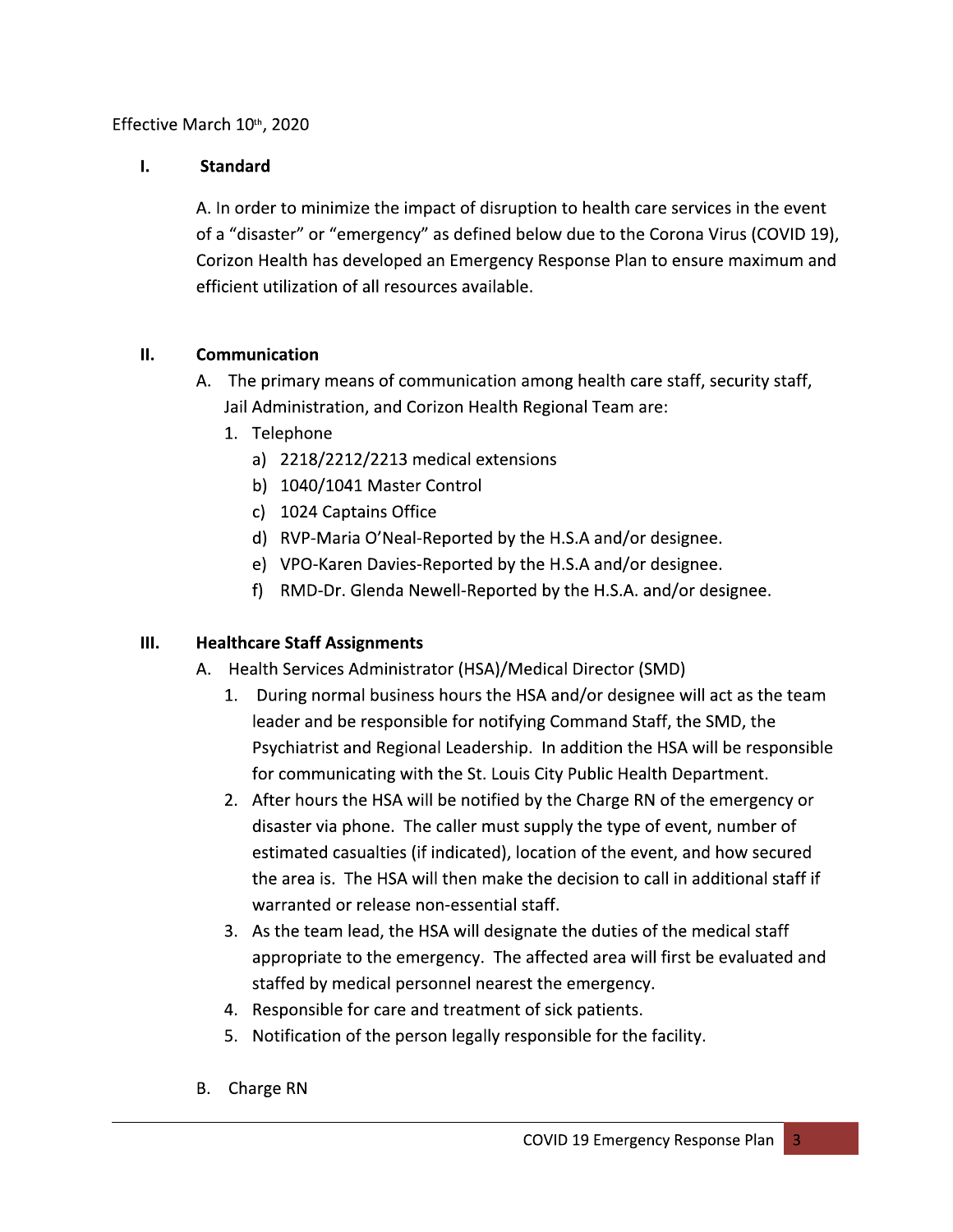- 1. Responsible for noting the HSA in the event of an emergency after hours and will act as the team leader in the absence of the HSA.
- 2. The charge nurse will respond to the emergency with the emergency bag and/or emergency cart, oxygen, and AED (if applicable).
- 3. The medical team will then perform an initial survey of the situation, an initial triage of the signs/symptoms (CAB, assessment, vital signs, clinical status, etc.). The team will identify the acuity level of the patient's symptoms.
- 4. Provides emergency care as indicated, in the event immediate response is required the medical team will notify the officer present to alert EMS. The patient will be masked at that time before EMS arrives. The attending healthcare staff will wear an appropriate fitting N95 mask.
- 5. Provides care to any and all persons quarantined in the negative air flow rooms in the infirmary
- 6. Acts as the contact person to communicate with security
- Nursing Staff (LPN)  $C_{\cdot}$ 
	- 1. Upon notification of a Corona virus all staff will continue normal operations. (Medication administration, sick call etc.)
	- 2. The LPN will complete the CORIZON Coronavirus screening form on all new detainees that enter the facility and any local patient who requires a medical intake.
	- 3. If the patient states no to all of the corona virus questions, the patient is allowed to continue with the intake process.
	- 4. If the patient states yes to any of the corona virus questions, the patient will be quarantined in a negative air flow room in the infirmary. If a negative airflow room is unavailable, the patient will be housed alone and be required to wear a mask until the patient can be sent to the local emergency room. Any patients experiencing the signs and symptoms of the corona virus and have been around a person who the local health department has quarantined will be quarantined in a negative air flow room, if a negative air flow room is not available, they will not remain at the jail. The patient will need to be transported to the local hospital for further testing.
	- 5. Any Healthcare employee and correctional officer while in the room should wear personal protective equipment. (I.E. gown, N95 or surgical masks, eye shields, bouffant cap, gloves, show coverings, etc.)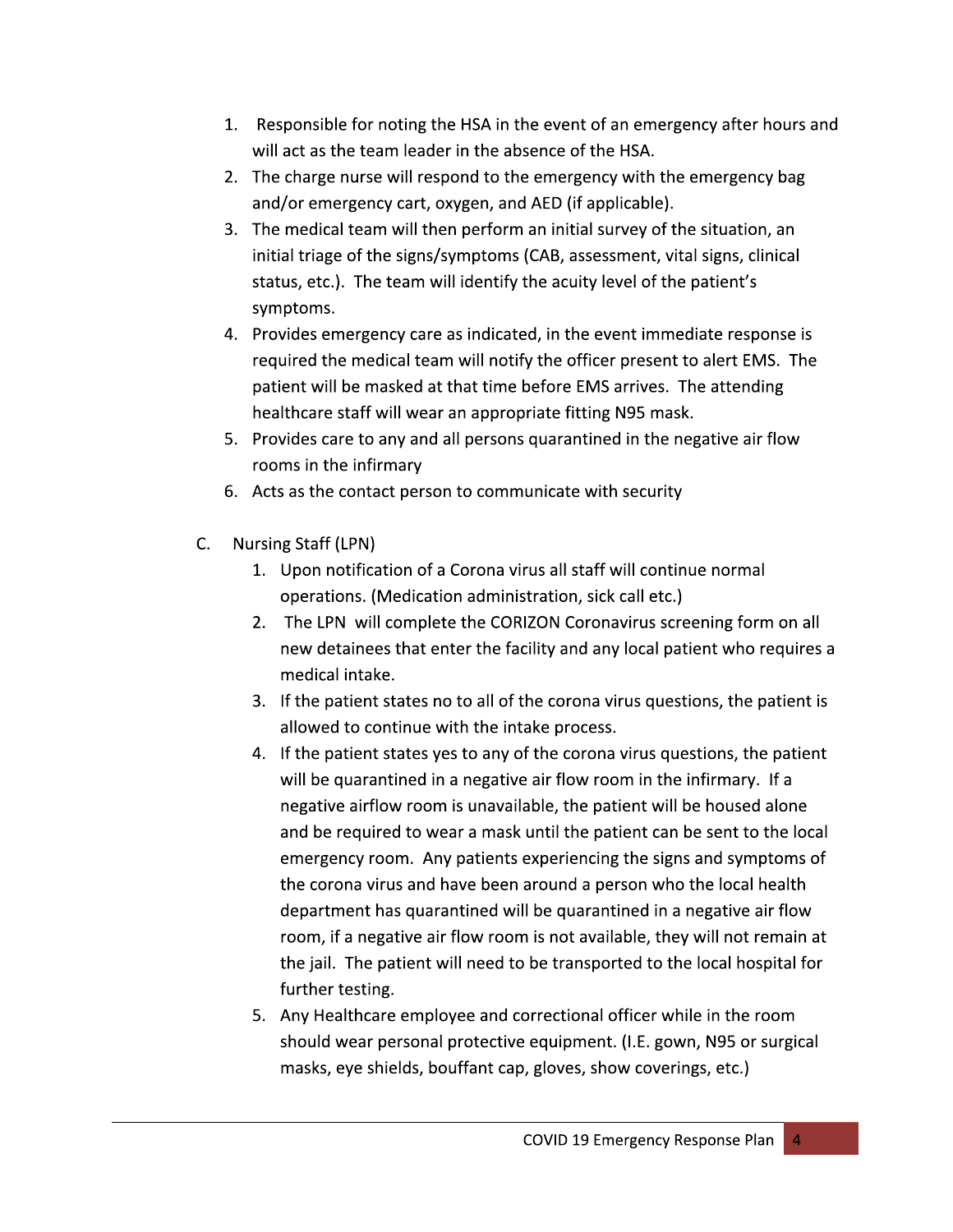- 6. The patient may return to the main jail if the corona virus testing is negative
- 7. Provides emergency care as indicated, in the event immediate response is required the medical team will notify the officer present to alert EMS.
- 8. Acts as the contact person to communicate with security.
- D. All other staff (Medical, clerical, dental and mental health)
	- 1. Will report to team leader for assignments (recorder, supply runner, transports etc.) if applicable.
	- 2. H.S.A will consult with HR department to discuss if non-essential employees may not return to work to help prevent the spread of the virus.

#### IV. Safety and Security of the patient and staff

- A. Security staff will be notified of the potential positive patient(s) with corona virus. Only authorized personnel will be allowed in and around the treatment area of patients with potential positive or confirmed positive corona virus.
- B. All sick employees with signs/symptoms of corona virus such as cough, headache, and shortness of breath with fever will not be allowed to come to work until they are fever free for 24 hours and/or 14 days whichever comes last.
- C. All healthcare workers and custody staff will use their personal protective equipment when entering a cell with a potential positive patient with COVID 19.
- D. A patient who is suspected and/or potentially positive for COVID 19 will wear a surgical mask to help prevent the spread of droplets.

#### V. Use of Emergency Equipment/Supplies

- A. Standard emergency supplies are maintained in the following areas.
	- 1. Medical Department
	- 2. Treatment Rooms
	- 3. Treatment Carts
	- 4. Medical Supply Cabinet
	- 5. Emergency Cart
- B. First Aid Kits are located in each housing unit
- C. AED is located in the medical unit.
- D. Other emergency items
	- 1. Wheelchairs are located in each unit and in the intake area.
	- 2. Extra PPE kits and masks, including N95's, are located in the medical supply room. PPE's are also located in each housing unit including the intake area.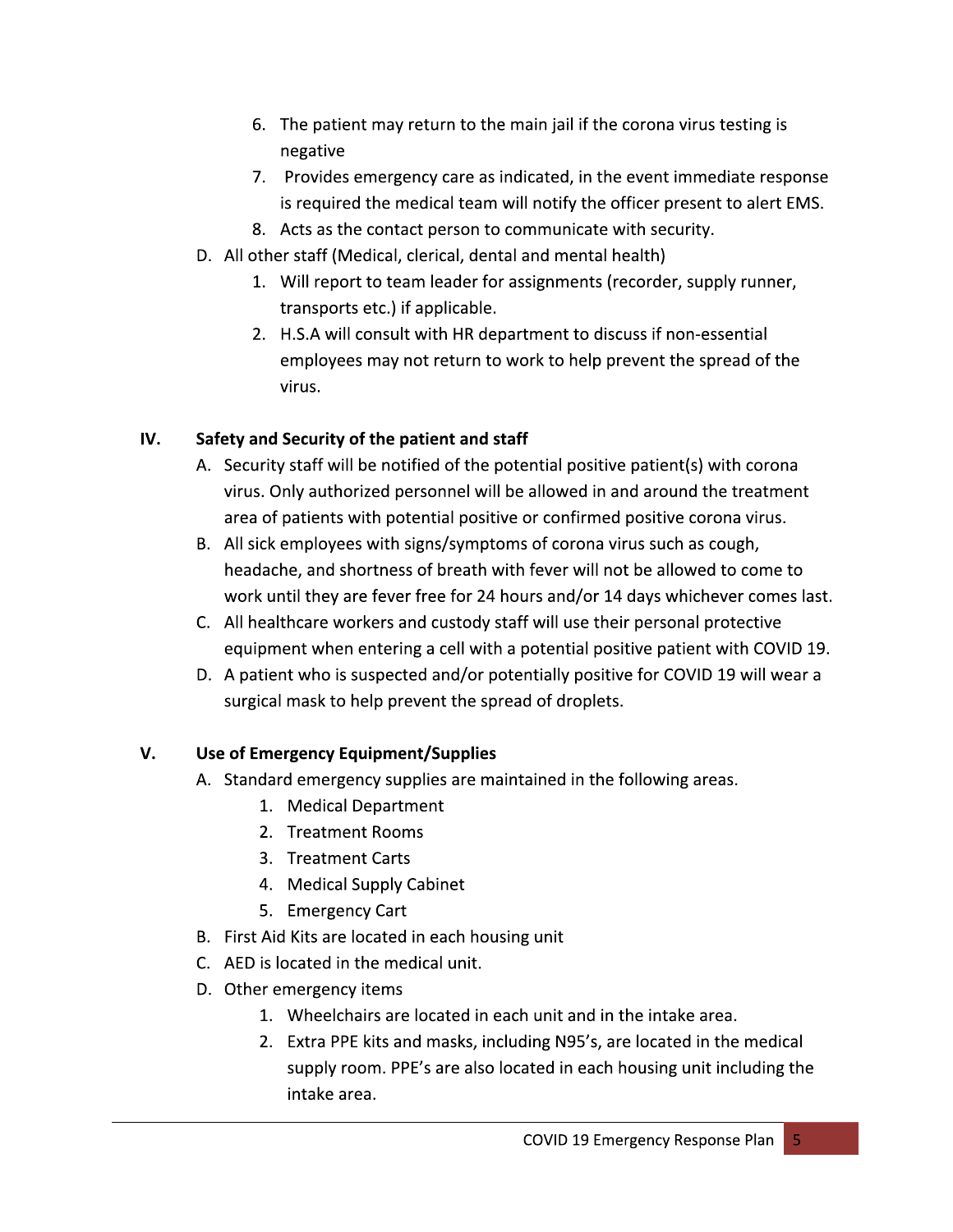E. Extra supplies will be obtained if needed.

#### VI. **Establishment of Treatment Area**

- A. Triage the sorting out and classification of the ill persons from potential corona virus.
- 1. The initial triage area will be the encounter site. If a treatment area is designated, this will be coordinated with jail administration.
- 2. Treatment will occur in the medical department or in the treatment area, provided this area is secured for medical staff.
- B. Patients who are ill will remain quarantined for a minimum for 14 days and/or 24 hours fever free whichever comes last.
	- 1. The patients who are quarantined will be checked daily for vital checks especially the temperature.
	- 2. Signs and symptoms check will be conducted on each person while quarantined.
	- 3. Once the patient is fever free and/or quarantined for 14 days, they may be released back to general population after evaluation by the on-site Practitioner.
	- 4. During the quarantined time, the patient will not have any day room, will wear a mask if they need to leave their cell, and have all meals delivered to their cell on disposable plastic wear.

## IX. Medical Records- I.D of Ill patients

- A. The medical staff will identify patients using the patient's photo identification from the patient ID bracelet.
- B. The Health Services Administrator will assure that all necessary laptops, charting materials, and forms are readily available at the treatment site.
- C. The Health Services Administrator will keep a log of the ill-feeling patients and their vital/symptom check lists.
- D. For all outside transports (local ER or Hospital), the medical staff will:
	- 1. Ensure there is documentation of the physicians or clinical associates written or verbal orders to initiate emergency transport.
	- 2. Ensure completion of appropriate documentation.
	- 3. Notify the appropriate personnel regarding the transport which will include the RMD; SMD; VPO; RVP; Local Health Department and Jail Administration.

#### **X. Use Of Ambulance Service**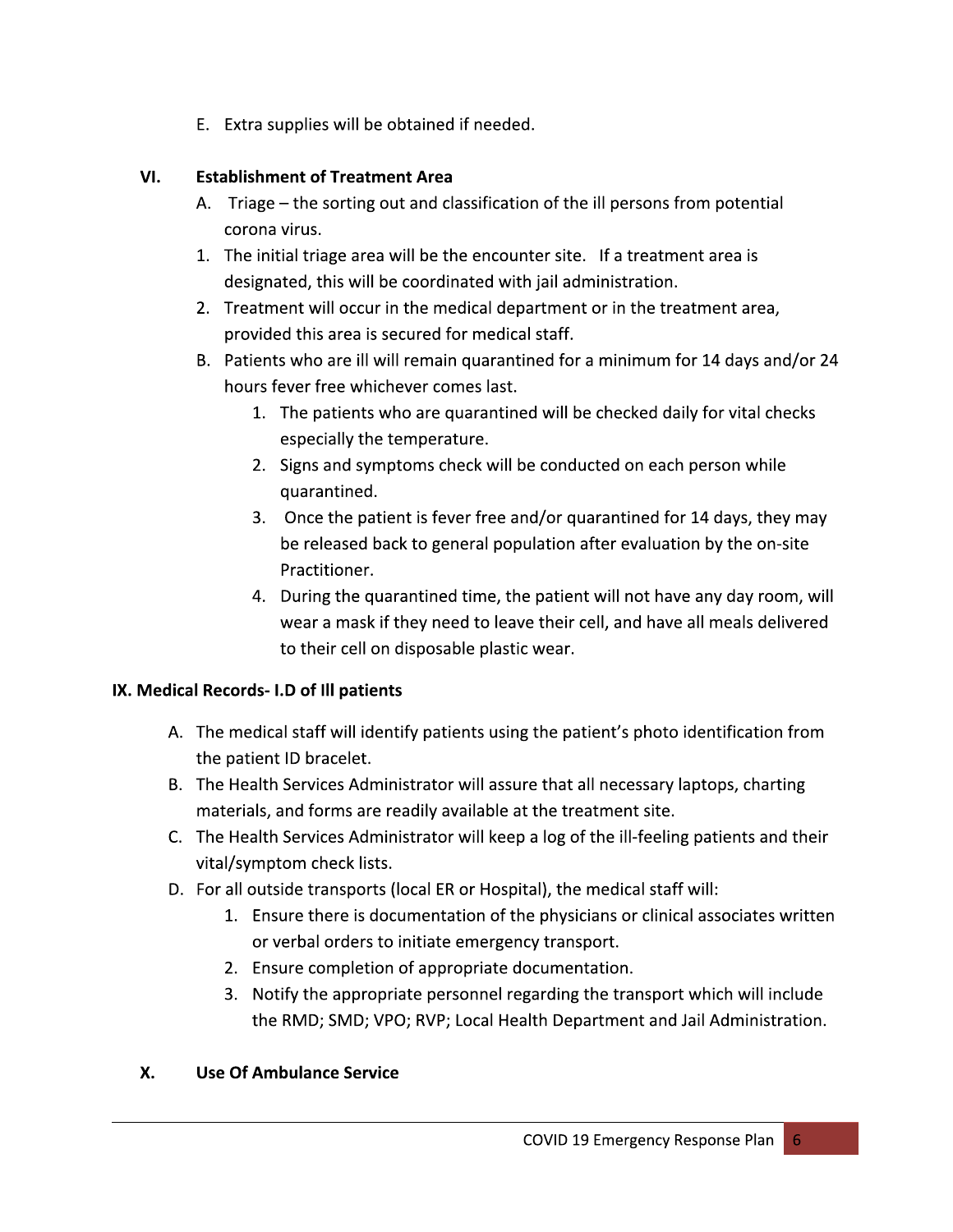- A. The medical team will notify security of the need to activate emergency medical services (EMS).
- B. The jail administration will ensure the facility outside trip procedure will be initiated to ensure security and timely transport.
- C. Notify the ambulance crew that the patient is being sent out for potential COVID-19 and to take all precautions necessary per their Company's procedures and policies.
- D. The receiving hospital staff will be notified that a potential with COVID-19 is arriving so they can take all necessary precautions.

#### XI. **Transfers to the hospitals**

- A. Patients with the corona virus shall be transported to Saint Louis University Hospital 3635 Vista Avenue Saint Louis Mo 63110.
- B. If Saint Louis University Hospital is unable to take our patients, we will attempt to get these patients to St. Mary's Hospital in St. Louis. If St. Mary's Hospital is not an option, we will attempt to get these patients to Barnes Jewish Hospital in St. Louis and then St. Alexius Hospital also in St. Louis. If none of the local hospitals are an option the patients will need to be quarantined here at the jail. Jail administration will be involved with the placement of these patients.
- C. The quarantined patients will not be able to come out for recreation, have to wear a mask whenever they leave their cell and all meals will be delivered to their cells on plastic wear.

#### XII. **Training**

- A. The plan shall be reviewed annually with all employees.
- B. This emergency plan will be explained to all employees in the March 2020 staff meeting.
- C. An in-service sign in sheet will be in the Staff Meeting book with an attestation about the training.

#### XIII. **Responsibility**

- A. Each employee of the healthcare team shall:
	- 1. Report in, if called, in the event of a corona virus outbreak, unless the employee can justify their absence and be excused by the Health Service Administrator.
		- a) Failure to report in, if called, will result in severe disciplinary action, up to and including termination of employment.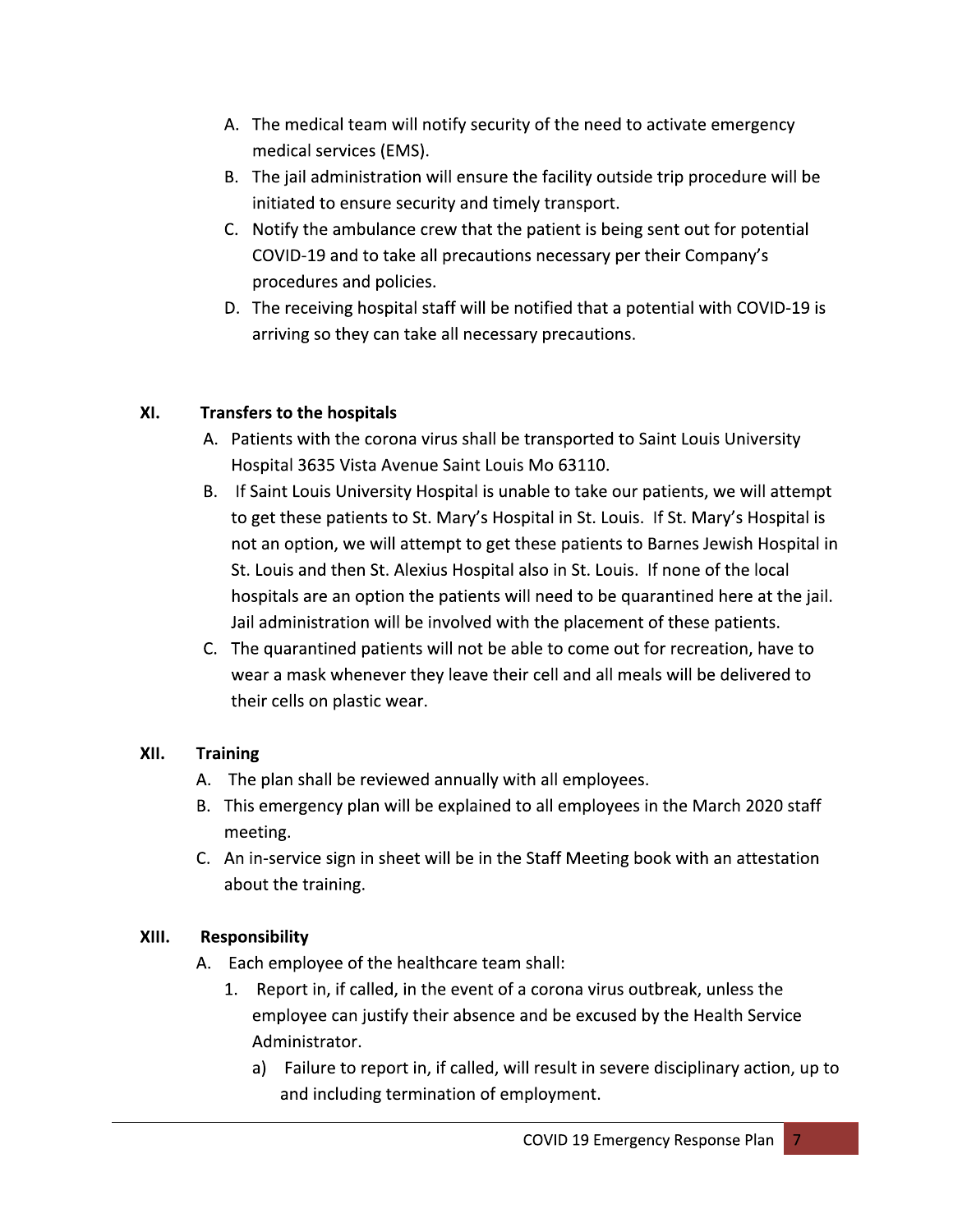- B. Must keep their phone numbers current in their personnel file
- C. Remain on duty unless approved to leave the facility by the Chief or Health Service Administrator.
- D. If an employee comes into work sick, that employee will be sent home to prevent the spread of any virus.
- E. An employee who shows signs/symptoms of coughing, headache, shortness of breath with temperature will need to be symptom free for 14 days and/or fever free for 24 hours whichever comes last before returning to work.
- F. Employees who miss a significant amount of work will be reported to Human Resources Department to look at options of compensation for the employee.
- G. If an employee is not at work from confirmed corona virus, the employee will not be succumbed to the attendance policy due to the pandemic.
- H. The staffing matrix will be adjusted according to the priority of the medical unit. It will be up to the discretion of the H.S.A in accordance with Jail Administration to move assignments to the most critical areas.
- I. If more than 30% of staff are out sick with signs/symptoms or confirmed test, the staff will work in priority based assignments. During this pandemic, Jail Administration, Site Medical Director, St. Louis City Health Department, Corizon Regional Supervisor, Corizon Vice President, Corizon Regional Medical Director, Chief Nursing Officer and Chief Medical Officer will be notified about the outbreak.
- J. Employee illnesses will be tracked by the AA during the outbreak.
- K. All communication with PRN staff that is not on the schedule at the time will receive email and/or text communication regarding the events taking place at the St. Louis City Justice Center.
- L. Employees are fit tested annually. In an emergent situation and an employee has not been fit tested, an employee is to pick the smallest mask that will fit over the employee's mouth and nose snug.
- M. After the outbreak is over in the facility, the H.S.A. will increase staffing levels until the backlogged work that could be re-scheduled is current.
- N. This plan will be reviewed annually and changes will be made if necessary.

#### Release of information to news media XIV.

A. At no time are staff to speak with the media, any requests made by the news shall be referred to Jail Administration and Corizon Health Corporate Office **Public Relations.**